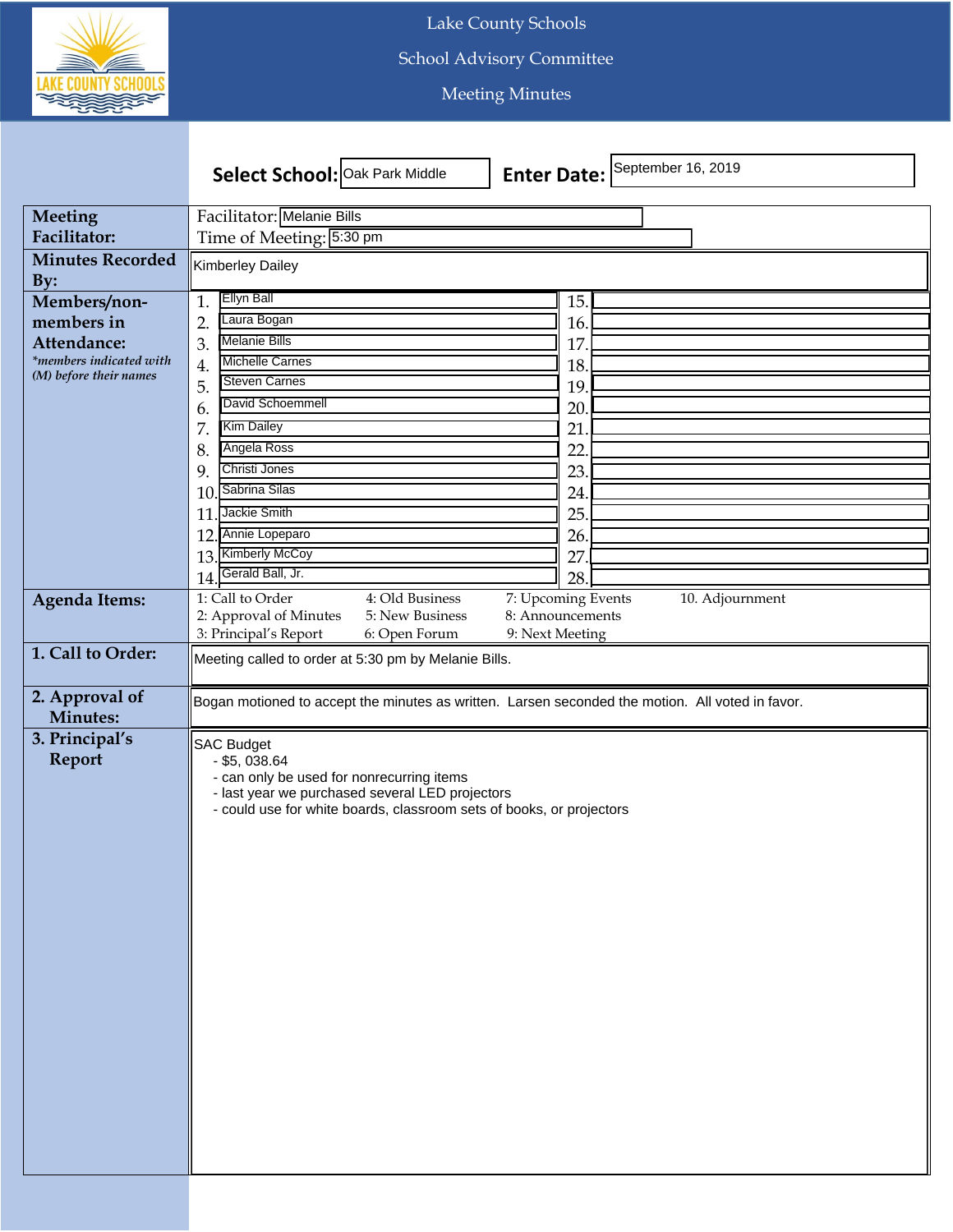

Lake County Schools

School Advisory Committee

Meeting Minutes (Continued)

| 4. Old Business        |                                                                                                                                                                                                                                       |
|------------------------|---------------------------------------------------------------------------------------------------------------------------------------------------------------------------------------------------------------------------------------|
|                        |                                                                                                                                                                                                                                       |
|                        |                                                                                                                                                                                                                                       |
|                        |                                                                                                                                                                                                                                       |
|                        |                                                                                                                                                                                                                                       |
|                        |                                                                                                                                                                                                                                       |
|                        |                                                                                                                                                                                                                                       |
|                        |                                                                                                                                                                                                                                       |
|                        |                                                                                                                                                                                                                                       |
|                        |                                                                                                                                                                                                                                       |
|                        |                                                                                                                                                                                                                                       |
|                        |                                                                                                                                                                                                                                       |
|                        |                                                                                                                                                                                                                                       |
|                        |                                                                                                                                                                                                                                       |
|                        |                                                                                                                                                                                                                                       |
|                        |                                                                                                                                                                                                                                       |
|                        |                                                                                                                                                                                                                                       |
|                        |                                                                                                                                                                                                                                       |
|                        |                                                                                                                                                                                                                                       |
|                        |                                                                                                                                                                                                                                       |
|                        |                                                                                                                                                                                                                                       |
|                        |                                                                                                                                                                                                                                       |
|                        |                                                                                                                                                                                                                                       |
|                        |                                                                                                                                                                                                                                       |
| <b>5. New Business</b> | Election of SAC Roles                                                                                                                                                                                                                 |
|                        | - Silas nominated Bills for chair. Bogan seconded the nomination. No other nominations were made. All voted in                                                                                                                        |
|                        | favor of electing Bills the SAC chair.<br>- Bills nominated Larsen for SAC co-chair. Jones seconded the motion. Simmons was discussed as a possible                                                                                   |
|                        | nomination but no other nominations were made. All voted in favor of electing Larsen as SAC co-chair.                                                                                                                                 |
|                        | - Silas nominated Dailey for secretary. Bogan seconded the motion. No other nominations were made. All voted                                                                                                                          |
|                        | in favor of electing Dailey as SAC secretary.                                                                                                                                                                                         |
|                        | School Improvement Plan (SIP)                                                                                                                                                                                                         |
|                        | - Longo passed out the SIP at a glance. There are 3 main areas: academics, interventions, and school culture.                                                                                                                         |
|                        | Each area has FSA scores from 2018-2019 and the goal for 2019-2020, strategies, and action steps.                                                                                                                                     |
|                        | - SIP will be placed on the school website and facebook account.                                                                                                                                                                      |
|                        | Jones asked Longo to explain what school culture meant. Longo deferred to Simmons. Simmons responded that                                                                                                                             |
|                        | school culture refers to the culture of teachers planning and working collaboratively with not just there students but                                                                                                                |
|                        | all students.                                                                                                                                                                                                                         |
|                        | Silas asked what type of interventions would be used for the intervention section of the plan. Simmons responded                                                                                                                      |
|                        | that students will be divided into 3 categories for the intervention block - accelerated (86-100), at grade level                                                                                                                     |
|                        | (70-85), and remedial (0-69). Silas asked if this meant that students would be switching classes. Longo replied                                                                                                                       |
|                        | that every Tuesday & Thursday there will be an intervention block based on the score of a specific assessment                                                                                                                         |
|                        | that week. Work will be given to the students to help them understand the material or to accelerate their learning.<br>Silas then asked if there would be tutoring available for students who still needed help. Longo responded that |
|                        | morning tutoring will be available, the resource teachers will be available to assist, and finally students will be put                                                                                                               |
|                        | into the MTSS program as needed.                                                                                                                                                                                                      |
|                        |                                                                                                                                                                                                                                       |
|                        | - Silas motioned to accept the SIP. Bogan seconded the motion. All voted in favor.                                                                                                                                                    |
|                        | <b>Future Meetings</b>                                                                                                                                                                                                                |
|                        | - Bogan requested to hold the meetings on the 1st Monday of each month. Bills asked for any other suggestions.                                                                                                                        |
|                        | Silas motioned to hold SAC meetings on the 1st Monday of each month at 5:30 pm. Jones seconded the motion.                                                                                                                            |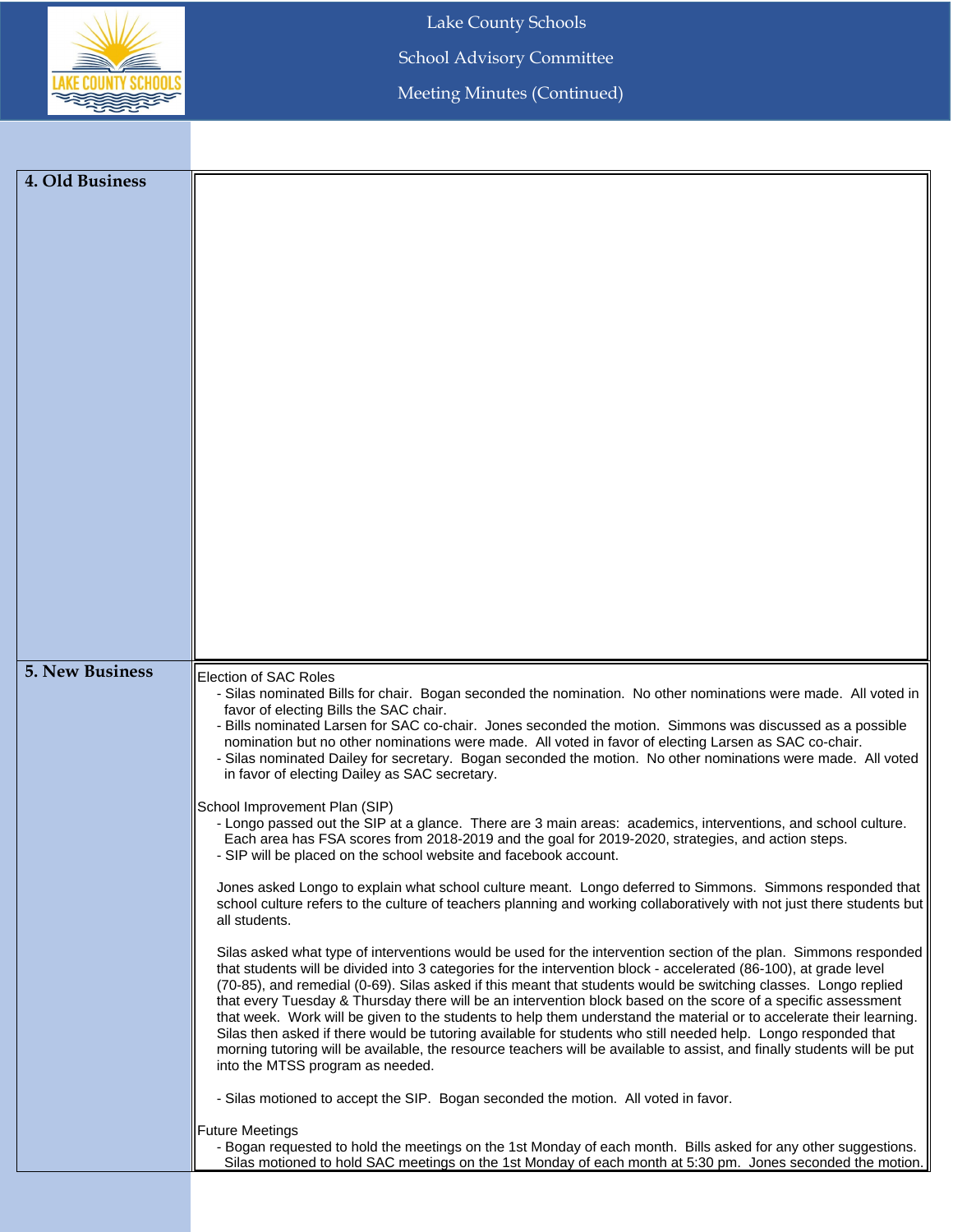

Lake County Schools School Advisory Committee

Meeting Minutes (Continued)

## **Is this school a Title 1 school?**  $\bigcirc$  Yes  $\bigcirc$  No

*If Yes, complete section 6a-6c on this page before proceeding to the next page. If No, proceed to section 7 on the next page.*

| 6a. Title 1 Update                        | Title 1 Budget<br>- used to pay for an ELA resource teacher, math resource teacher, content coach, literacy coach, and 4 teacher<br>assistants.<br>- approximately 90% of the Title 1 budget can be spent on needed positions<br>Family Engagement Plan<br>- Jackie Smith reminded parents of the Doughnuts for Dads & Open House coming up soon.<br>- Maurice Simmons will present the Title 1 plan & Family Engagement Plan druing Open House on October 3rd.<br>- Student/Parent/School Compact has been sent out for copies and will be sent home soon. Parents will need to sign<br>and return it. |
|-------------------------------------------|---------------------------------------------------------------------------------------------------------------------------------------------------------------------------------------------------------------------------------------------------------------------------------------------------------------------------------------------------------------------------------------------------------------------------------------------------------------------------------------------------------------------------------------------------------------------------------------------------------|
| 6b. Title 1<br><b>Parent/Family Input</b> | Silas suggested that more parents would attend if there was food at the parent events. Longo responded that food<br>is served at most events.<br>Jones asked who writes the compact. Longo responded that each school writes their own compact but that all<br>Title 1 schools are required to have them. Jones asked how many needed to be returned and Smith responded<br>that everyone needs to return one. Jones asked if we could incorporate it into skyward as a digital form. Longo<br>replied that only the county could set that up.                                                          |
| 6c. Title 1<br>Parent/Family<br>Follow Up |                                                                                                                                                                                                                                                                                                                                                                                                                                                                                                                                                                                                         |